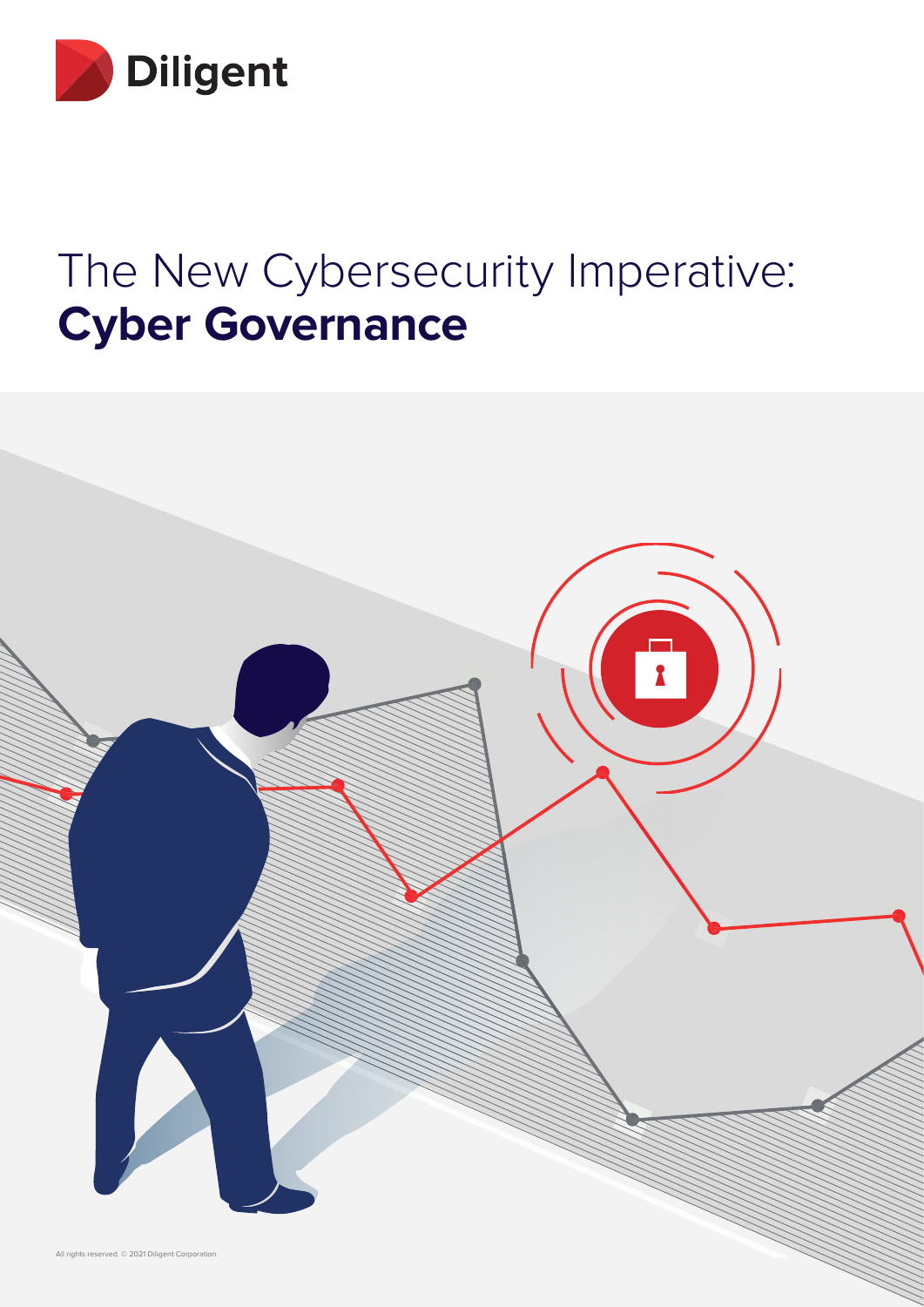**As cybersecurity vaults to the top of board agendas and risk management frameworks,1 management teams need to contextualize firm performance and activities for directors as well as protect sensitive board/executive communications from potential leaks.** 

### Emerging Needs for Effective Cyber Governance



#### The role of boards continues to come under increased scrutiny as cybercrime grows exponentially.

From 2019 to 2020 the number of cyber intrusions at corporations increased by 400%, prompting increased scrutiny of how corporate boards oversee cybersecurity issues. Consequently, cyber governance — the elevation of cybersecurity risk management to board-level oversight — is critical to effective management of cybersecurity and cyber risks. Investors, industry experts and regulatory bodies all view cyber governance as necessary to fortifying overall cyber resilience. In the new paradigm where any company can expect an attempted hack in the near future, board cyber governance performance is becoming a part of key external assessments across sectors.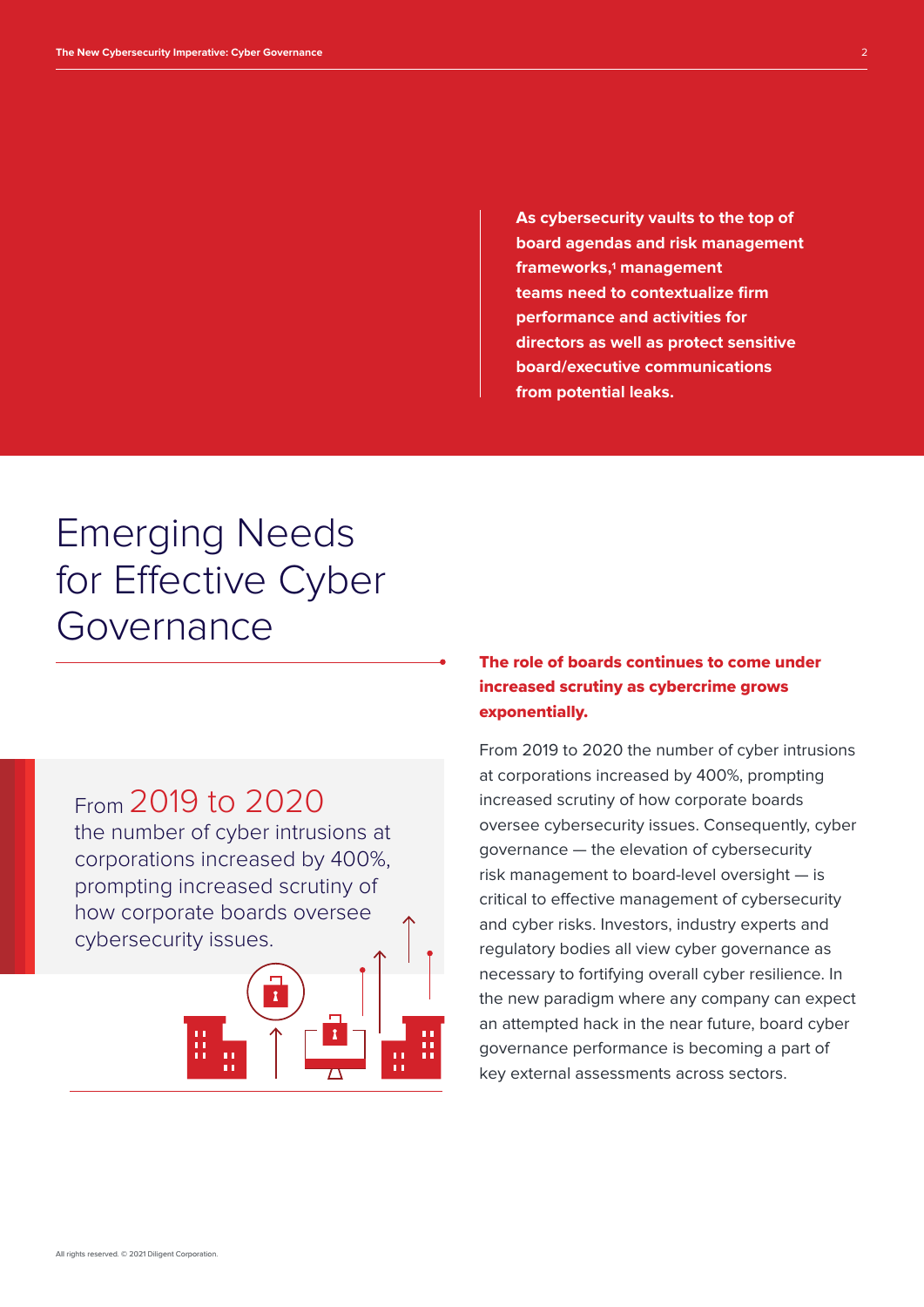## Material Risk Drives Growing Investor Interest in Board Oversight of Cybersecurity

ranked cybersecurity as the most pressing ESG issue in RBC Global Asset Management's 2019 Responsible Investment Survey. 2/3 of institutional investors

#### Investor focus on companies' cybersecurity and cyber resilience capabilities grows as a result of the increasing materiality of related risks.

Corporations can expect investors' examinations of cyber governance to rise in the future. Two-thirds of institutional investors ranked cybersecurity as the most pressing ESG issue in RBC Global Asset Management's 2019 Responsible Investment Survey, reflecting the increasing materiality of cyber risks.<sup>2</sup>

The high costs of recent breaches, not surprisingly, came with parallel impacts to stock valuations; leaks of highly sensitive information led to more immediate drops in valuation according to a 2021 study.3 The immediate economic loss is often coupled with longer-term impacts that need mitigation. Costly hacks come with legal and reputational risks damaging both public sentiment and market advantages; in a recent study breached companies were found to underperform in both the short and long term.<sup>4</sup> Strengthened cybersecurity in return can lead to improvements in client trust.<sup>5</sup>

Currently, investment screens and engagements are emerging as key methods by investors to manage the potential investment risk associated with a cyberbreach event at current and potential portfolio companies.

All rights reserved. © 2021 Diligent Corporatio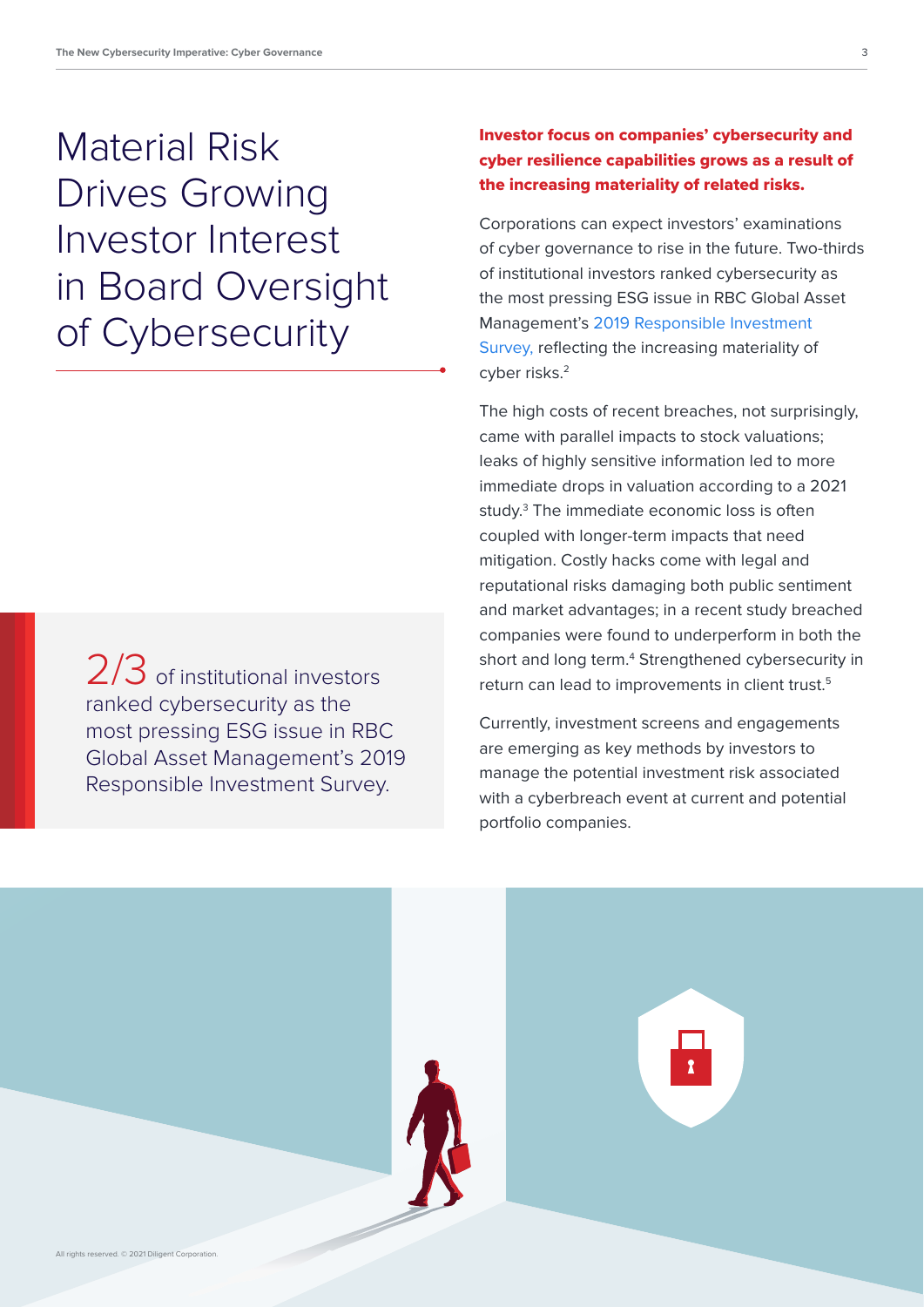### **Regulatory**

In 2020, The UK's information commissioner issued 17 fines, with three of those fines averaging close to \$20 million.

Meeting Criteria for Strong Board Oversight of **Cybersecurity** 

#### As policymakers pay more attention to cyber risk, cybersecurity fines are accelerating.

The European Union's General Data Protection Regulation (GDPR) established in 2018 increased cybersecurity fines to a maximum of €20 million or 4% of a company's global revenue for violations by any firm that collects data in Europe.<sup>6</sup> In 2020, The UK's information commissioner issued 17 fines, with three of those fines averaging close to \$20 million.7 This past year the Securities and Exchange Commission (SEC) fined two public corporations for deficient disclosure on cybersecurity issues indicating, based on the case of First American Financial, that timely disclosure of a material breach occurs in under six months. To take prompt actions to this degree requires active information-sharing on cyber issues with the board.

As investors and other key external stakeholders increasingly ask corporations to confirm the board is literate in cyber risk, directors will need to demonstrate they keep a pulse on cybersecurity management through data-driven insights and company-specific scores.

According to a recent Bloomberg article, demonstration by boards of proactive and prudent efforts to strengthen cybersecurity can provide protection for the boards against future legal actions in the event of a breach.<sup>8</sup> To better understand investor and market expectations for cyber governance, we reviewed a recent twoyear engagement by 55 institutional investors representing over US\$12 trillion in assets under management,<sup>9</sup> the World Economic Forum's Principles for Board Governance of Cyber Risk, investor statements, as well as industry research. We found an emerging consensus around the need for informed, active and frequent board oversight of cybersecurity (Figure 1).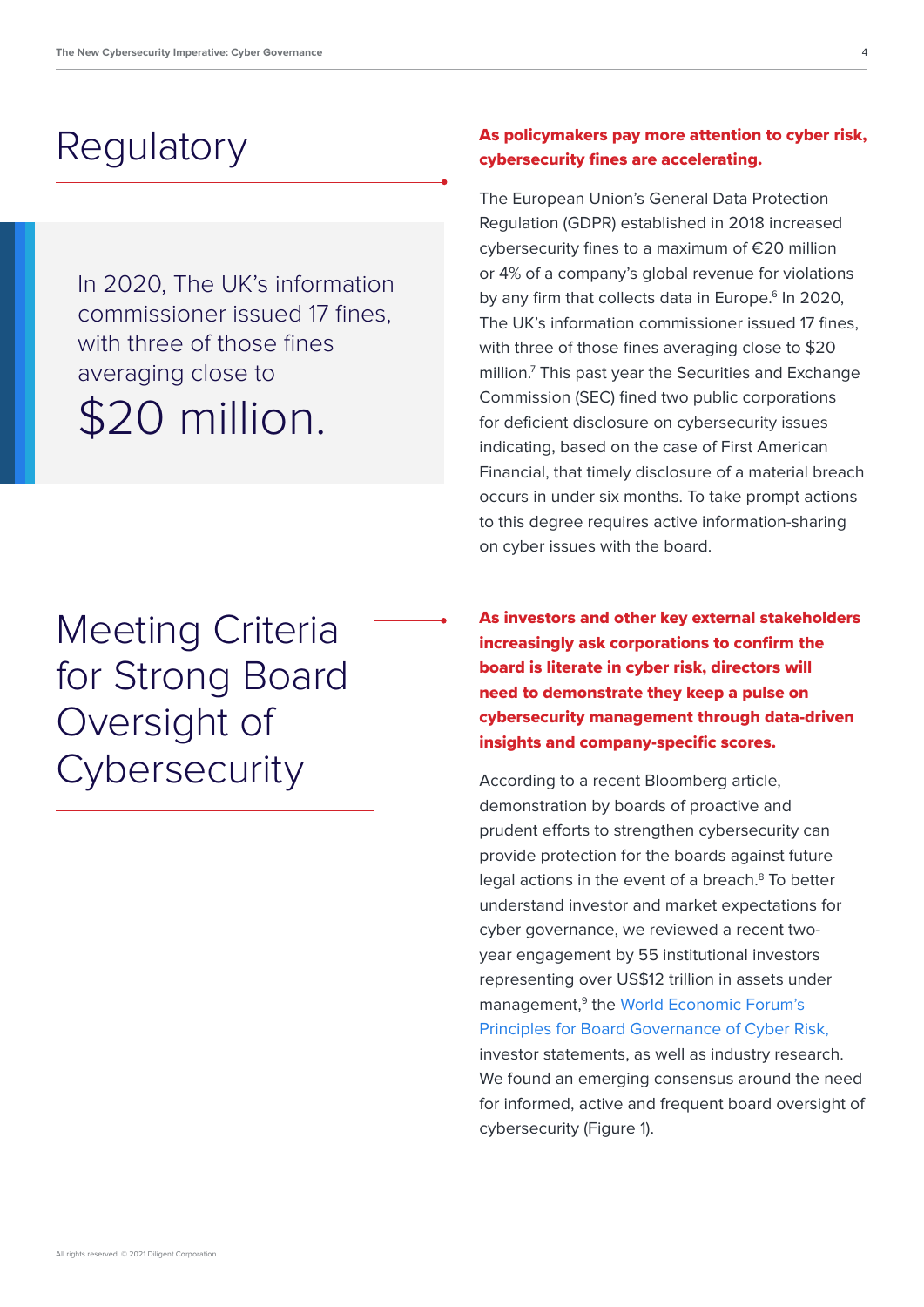

To this end, directors will need a way to understand cyber risk, measure it, benchmark against peers and prioritize action. Cybersecurity dashboards can provide the foundational insights needed to establish appropriate governance measures. Companyspecific metrics that benchmark progress enable companies to demonstrate tangible improvements in their cybersecurity posture, which in turn validates the board's oversight to investors and industry influencers.

#### **Figure 1: Current Criteria — Assessment of Cybersecurity Governance**



Investor Assessments

- Evidence of board responsibility (board-level cyber governance)
- Strong board oversight to ensure appropriate cybersecurity procedures
- Active monitoring of cyber issues by the board
- Depth of board's understanding of cyber risk $10$



- Cybersecurity risk mitigation
- Response efforts



- Establish corporate tolerance for cyber risk
- Board briefings from senior management covering risk exposure, threat environment, key industry incidents and how peers are addressing cyber risk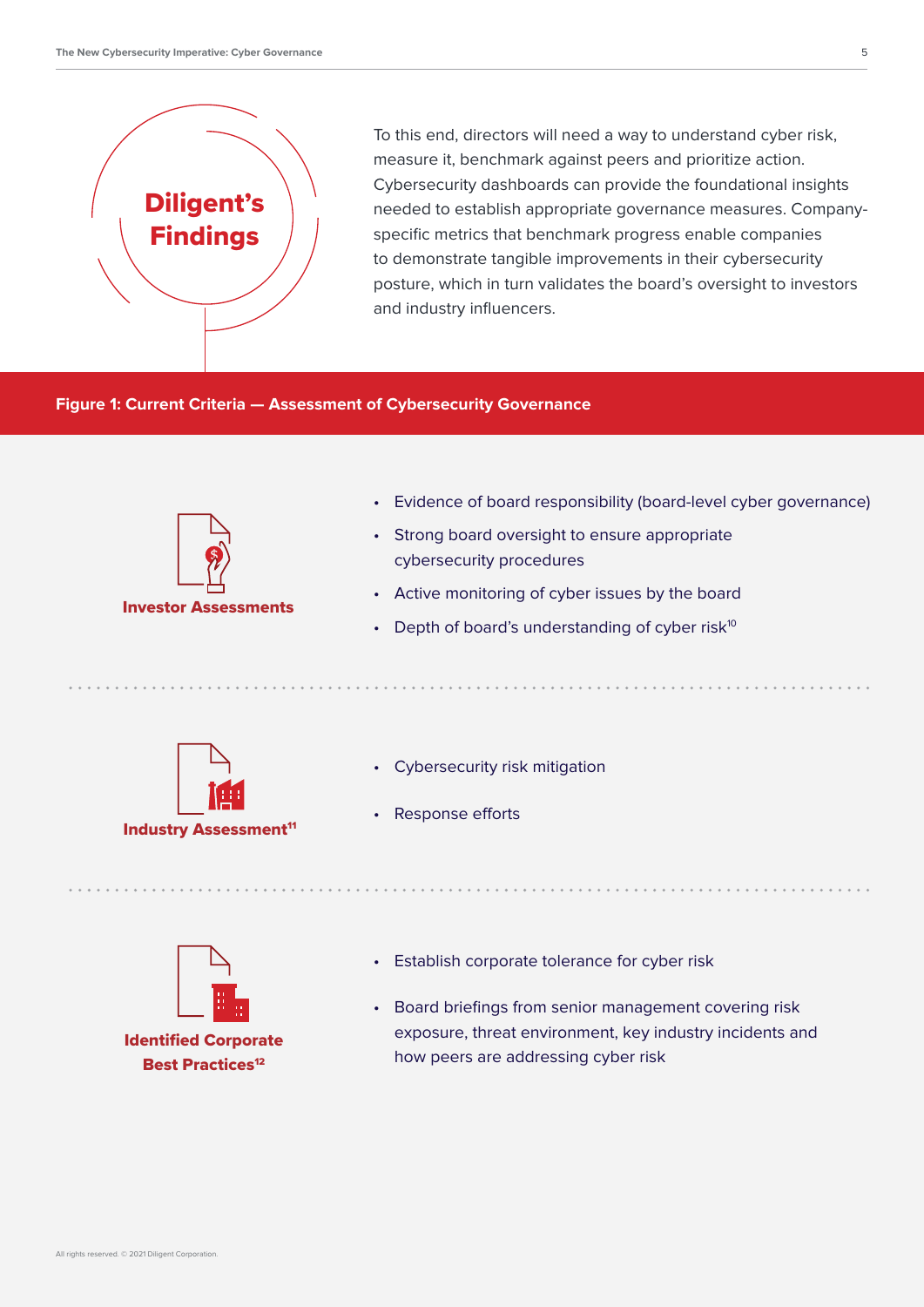Board-level cyber governance is currently assessed by investors alongside other critical components of a robust cybersecurity strategy. Our review found investors are increasingly seeking more information on (see Figure 2):

**Figure 2: Current Criteria — Assessment of Cybersecurity Management**



#### Corporate awareness and preparedness

Including the presence of established training and monitoring of employees and suppliers, work with external cybersecurity specialists, and the current structure for technical expertise



#### Risk management

Including policies, risk identification, cyber defense enhancements, and the role of enterprise risk management



### Data protection and post-breach management

Including data protection policy coverage of the supply chain



#### **Disclosure**

Appropriate reporting allowing investors to confirm polices and controls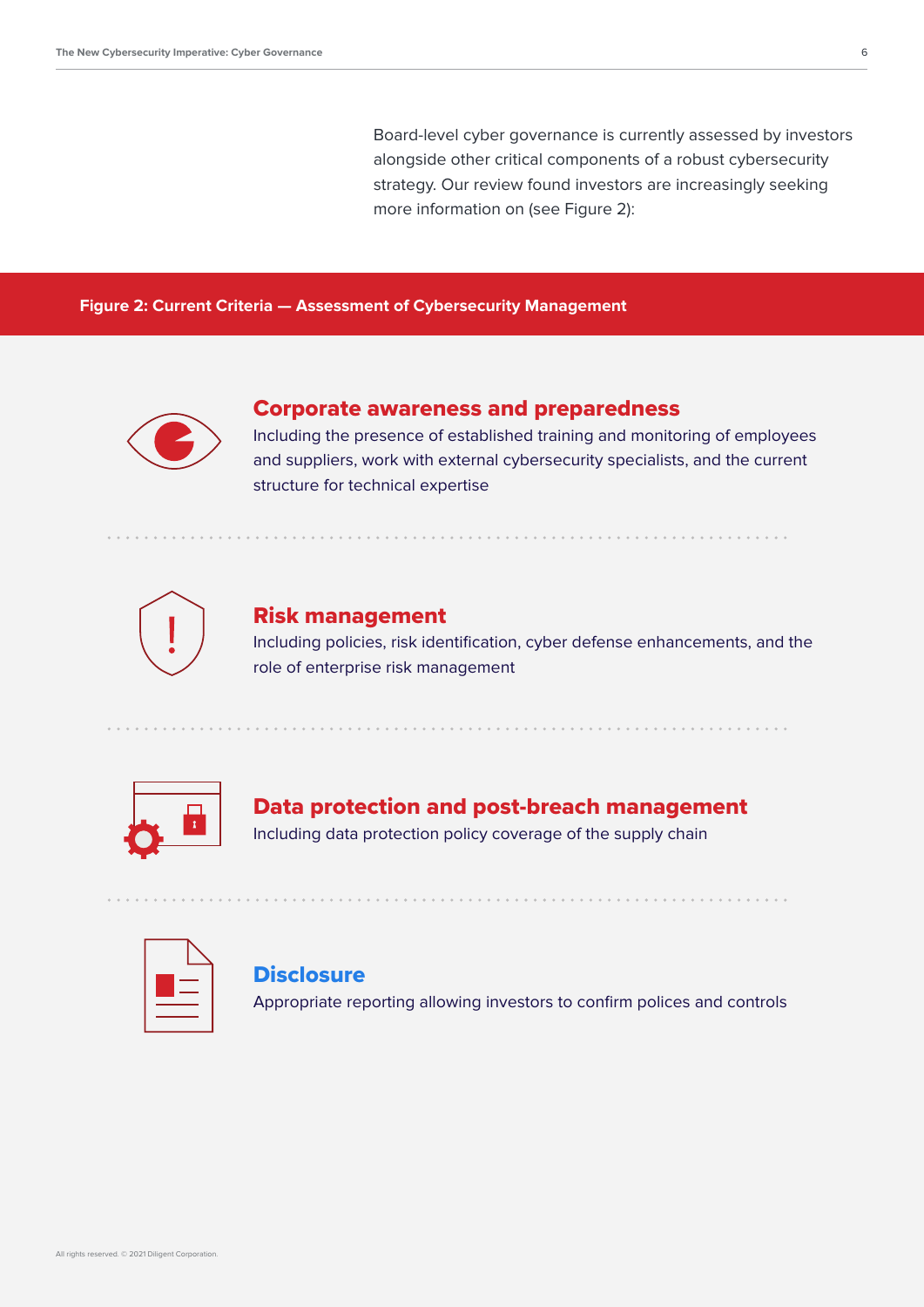### **Cybersecurity** Needs for Board Communications

As boards seek to gain greater insight into cybersecurity risks, examining the vulnerabilities of their own communications platforms should be an early step. Infiltration of board communications can reveal sensitive and embarrassing information to the public. A leak at this level can also undermine the credibility of all other corporate cybersecurity efforts.

Boards should expect to be prime targets of increasing cybercrime. With access to valuable data, little oversight from corporate cybersecurity teams, and rampant use of unsecured platforms — 90% of directors use personal email accounts for at least some communications with peers and management — directors are ideal cybercrime targets.<sup>13</sup> A fully secure system for board communications should ensure ease of use — the main driver behind risky board communication practices — as well as:



Keep sensitive company leadership conversations outside of email via a fully encrypted platform



Provide remote and mobile access to secure communication tools in the event of a crisis



Align good governance and operations with improved visibility, robust security tracking features and optimized workflows



If advancing to a new platform is necessary, opt for a secure collaboration partner who thoroughly plans out transitions and addresses clients' concerns. Transferring data to a new system, often from multiple legacy tools, could result in lost data, missed compliance deadlines or other legal headaches if not handled properly.

As a leader in modern governance, Diligent is uniquely positioned to support the establishment of industry-leading cyber governance processes. Our solutions help directors, executives and their teams work securely, increase productivity, and protect their organizations from risk.